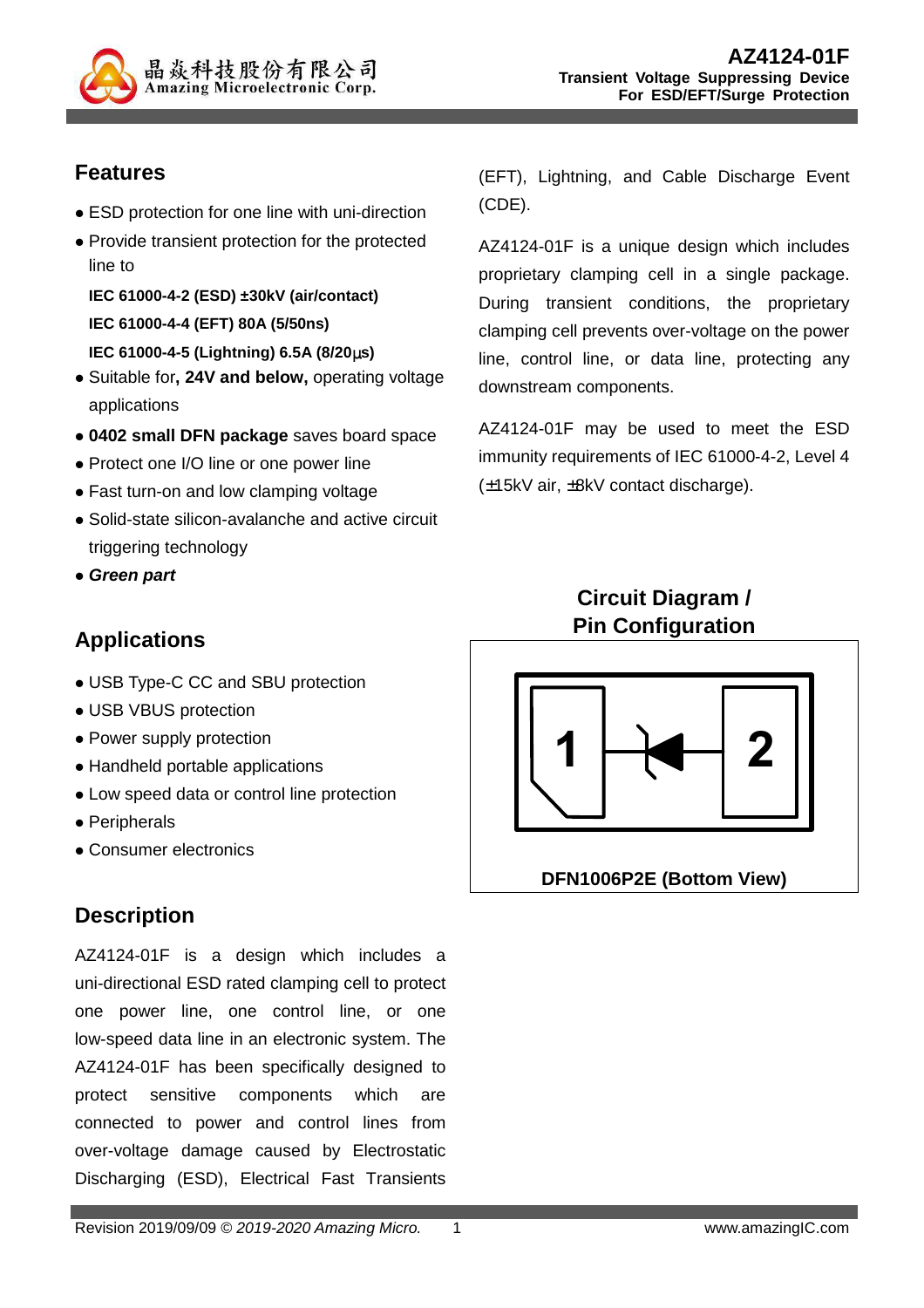

#### **SPECIFICATIONS**

| ABSOLUTE MAXIMUM RATINGS $(T_A = 25^{\circ}C,$ unless otherwise specified) |                        |                 |             |  |
|----------------------------------------------------------------------------|------------------------|-----------------|-------------|--|
| <b>PARAMETER</b>                                                           | <b>SYMBOL</b>          | <b>RATING</b>   | <b>UNIT</b> |  |
| Peak Pulse Current (tp=8/20µs)                                             | <b>I</b> <sub>PP</sub> | 6.5             | Α           |  |
| Operating Voltage (pin-1 to pin-2)                                         | $V_{DC}$               | 25              | V           |  |
| ESD per IEC 61000-4-2 (Air)                                                | $V_{ESD-1}$            | ±30             | kV          |  |
| ESD per IEC 61000-4-2 (Contact)                                            | $V_{ESD-2}$            | ±30             |             |  |
| <b>Lead Soldering Temperature</b>                                          | $T_{SOL}$              | 260 (10 sec.)   | $\rm ^{o}C$ |  |
| <b>Operating Temperature</b>                                               | $T_{OP}$               | $-55$ to $+125$ | $^{\circ}C$ |  |
| Storage Temperature                                                        | ${\sf T}_{\text{STO}}$ | $-55$ to $+150$ | °C          |  |

| <b>ELECTRICAL CHARACTERISTICS</b>               |                         |                                                                                                |            |            |            |             |
|-------------------------------------------------|-------------------------|------------------------------------------------------------------------------------------------|------------|------------|------------|-------------|
| <b>PARAMETER</b>                                | <b>SYMBOL</b>           | <b>CONDITION</b>                                                                               | <b>MIN</b> | <b>TYP</b> | <b>MAX</b> | <b>UNIT</b> |
| <b>Reverse Stand-Off</b><br>Voltage             | <b>V</b> <sub>RWM</sub> | Pin-1 to pin-2, $T = 25^{\circ}$ C.                                                            |            |            | 24         | $\vee$      |
| Reverse Leakage<br>Current                      | $I_{\text{Leak}}$       | $V_{RWM} = 24V$ , T = 25 <sup>o</sup> C, pin-1 to<br>pin-2.                                    |            |            | 0.5        | μA          |
| Reverse Breakdown<br>Voltage                    | $V_{BV}$                | $I_{BV} = 1 \text{mA}, T = 25^{\circ}\text{C}, \text{pin-1 to}$<br>pin-2.                      | 25.5       |            | 31         | $\vee$      |
| <b>Forward Voltage</b>                          | $V_F$                   | $I_F = 15 \text{mA}, T = 25^{\circ}\text{C}, \text{pin-2 to}$<br>pin-1.                        | 0.6        |            | 1.2        | $\vee$      |
| <b>Surge Clamping</b><br>Voltage                | $V_{CL-surge}$          | $I_{PP} = 5A$ , T = 25 <sup>o</sup> C, pin-1 to<br>pin-2.                                      |            | 32         |            | $\vee$      |
| <b>ESD Clamping</b><br>Voltage (Note 1)         | $V_{CL-ESD}$            | IEC 61000-4-2 +8kV ( $I_{TLP}$ =<br>16A), $T = 25^{\circ}C$ , contact mode,<br>pin-1 to pin-2. |            | 30         |            | $\vee$      |
| <b>ESD Dynamic</b><br><b>Turn-on Resistance</b> | $R_{\text{dynamic}}$    | IEC 61000-4-2, 0~+8kV,<br>contact mode, $T = 25^{\circ}C$ , pin-1<br>to pin-2.                 |            | 0.19       |            | $\Omega$    |
| Channel Input<br>Capacitance                    | $C_{IN}$                | $V_{IN}$ = 0V, f = 1MHz, pin-1 to<br>pin-2, $T = 25 °C$ .                                      |            | 72         | 85         | pF          |

Note 1: ESD Clamping Voltage was measured by Transmission Line Pulsing (TLP) System.

TLP conditions:  $Z_0 = 50\Omega$ ,  $t_p = 100$ ns,  $t_r = 1$ ns.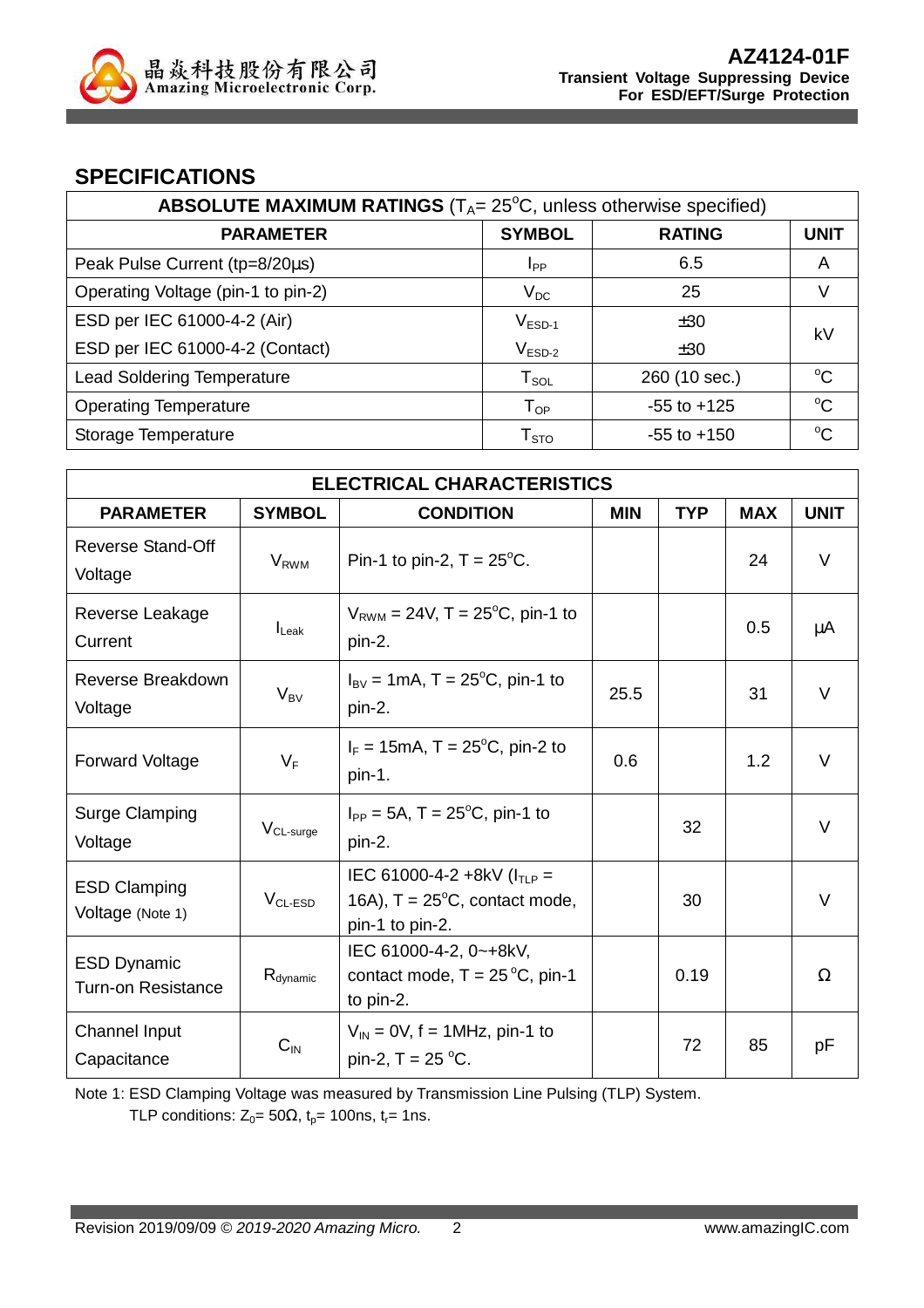

# **Typical Characteristics**



**Transmission Line Pulsing (TLP) Voltage (V)**

**Input Voltage (V)**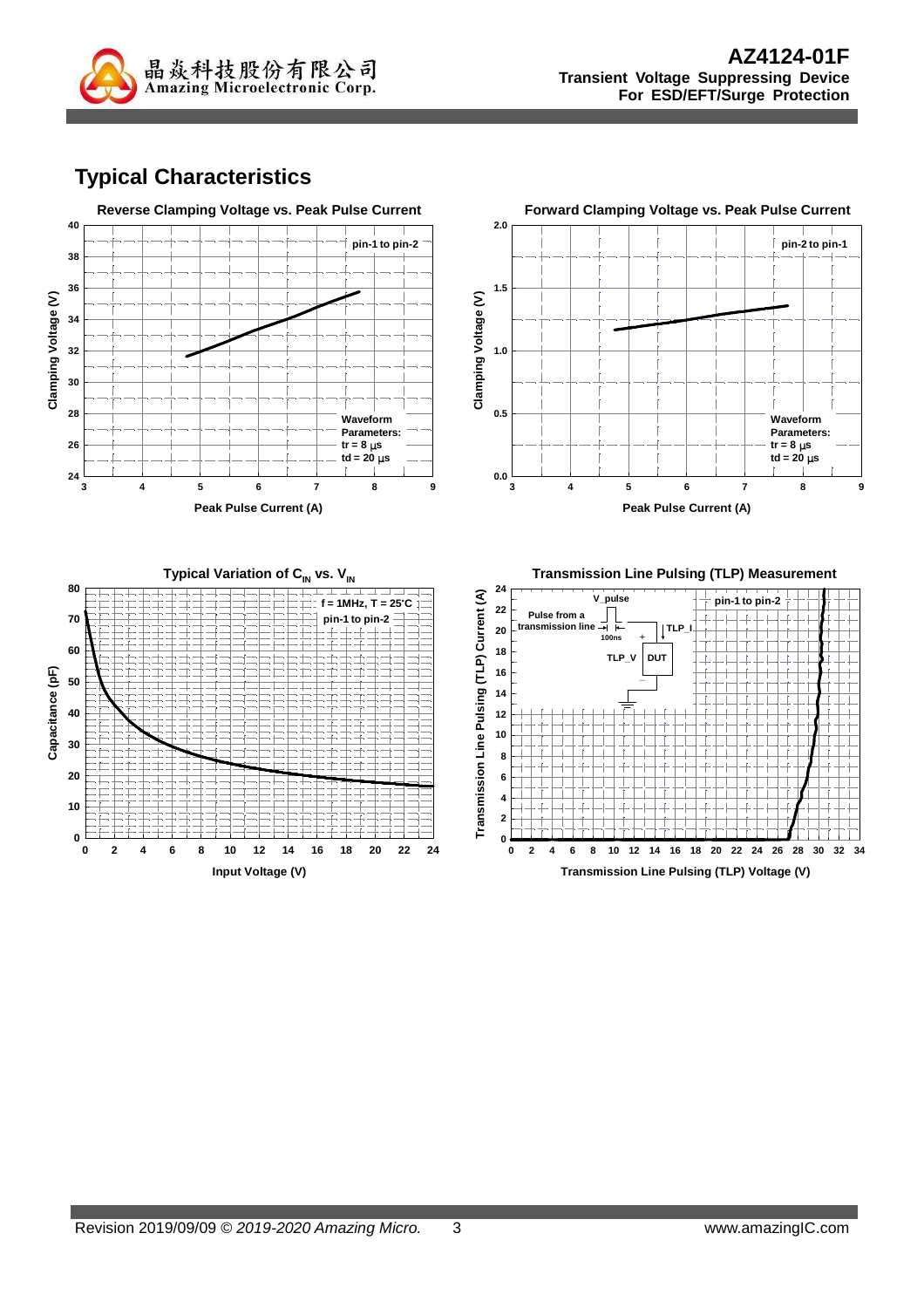

## **Application Information**

The AZ4124-01F is designed to protect one line against system ESD / EFT / Lightning pulses by clamping it to an acceptable reference. It provides uni-directional protection.

The usage of the AZ4124-01F is shown in Fig. 1. Protected lines, such as data lines, control lines, or power lines, are connected to pin 1. The pin 2 should be connected to a ground plane on the board. In order to minimize parasitic inductance in the board traces, all path lengths connected to the pins of AZ4124-01F should be kept as short as possible.

In order to obtain enough suppression of ESD induced transient, a good circuit board is critical. Thus, the following guidelines are recommended:

- Minimize the path length between the protected lines and the AZ4124-01F.
- Place the AZ4124-01F near the input terminals or connectors to restrict transient coupling.
- The ESD current return path to ground should be kept as short as possible.
- Use ground planes whenever possible.
- NEVER route critical signals near board edges and near the lines which the ESD transient easily injects to.



**Fig. 1**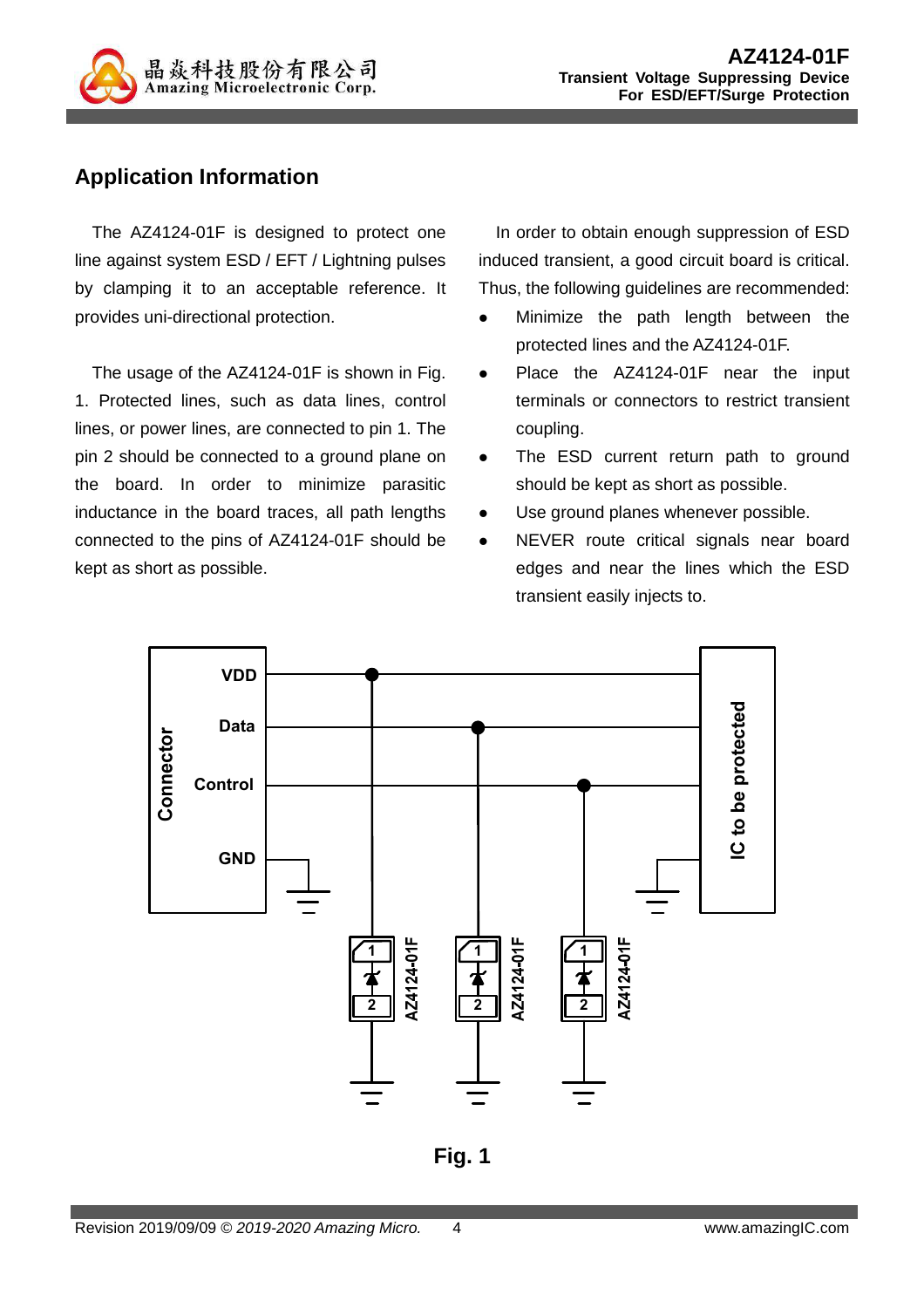

### **Mechanical Details**



# **PACKAGE DIMENSIONS SYMBOL MILLIMETERS MIN. MAX. E 0.95 1.05 D 0.55 0.65 A 0.45 0.55 e 0.45 BSC L 0.20 0.30 C 0.45 0.55**



**0.30**

**LAND LAYOUT** 

Notes:

This LAND LAYOUT is for reference purposes only. Please consult your manufacturing partners to ensure your company's PCB design guidelines are met.